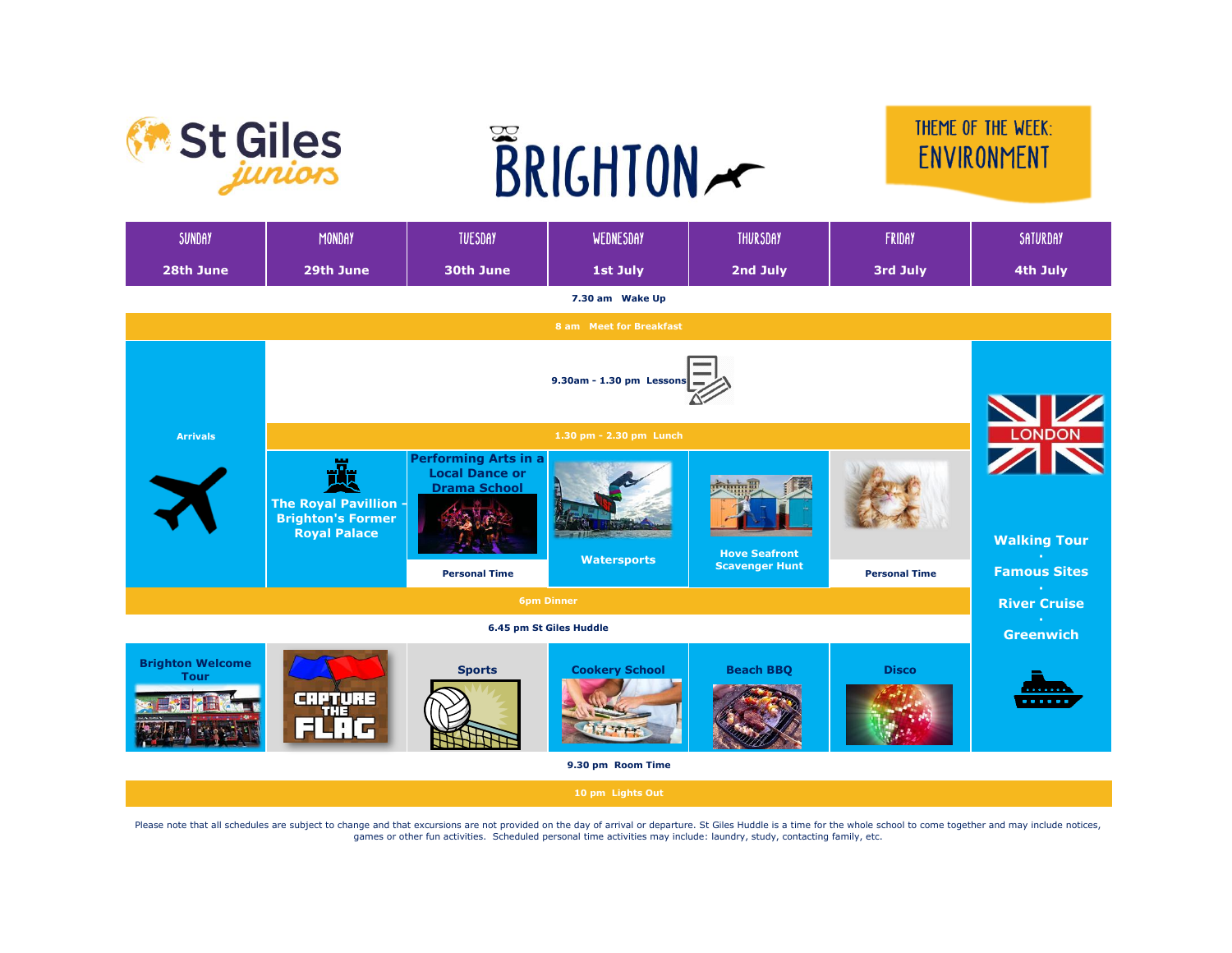



## THEME OF THE WEEK: STAGE & SCREEN

| <b>SUNDAY</b>                                                                                           | <b>MONDAY</b>           | <b>TUESDAY</b>                                                                                      | WEDNESDAY             | <b>THURSDAY</b>                                | FRIDAY               | SATURDAY                                                                                               |  |  |
|---------------------------------------------------------------------------------------------------------|-------------------------|-----------------------------------------------------------------------------------------------------|-----------------------|------------------------------------------------|----------------------|--------------------------------------------------------------------------------------------------------|--|--|
| 5th July                                                                                                | 6th July                | 7th July                                                                                            | 8th July              | 9th July                                       | 10th July            | 11th July                                                                                              |  |  |
| 7.30 am Wake Up                                                                                         |                         |                                                                                                     |                       |                                                |                      |                                                                                                        |  |  |
| 8 am Meet for Breakfast                                                                                 |                         |                                                                                                     |                       |                                                |                      |                                                                                                        |  |  |
| <b>Arrivals</b><br><b>Departures</b>                                                                    |                         |                                                                                                     |                       |                                                |                      |                                                                                                        |  |  |
|                                                                                                         | 1 pm - 2 pm Lunch       |                                                                                                     |                       |                                                |                      |                                                                                                        |  |  |
| <b>Eastbourne</b><br>(traditional English<br>town)<br><b>Beachy Head and the</b><br><b>White Cliffs</b> | <b>Pottery Painting</b> | <b>Performing Arts in a</b><br><b>Local Dance or</b><br><b>Drama School</b><br><b>Personal Time</b> | <b>Watersports</b>    | 858<br><b>Brighton</b><br><b>History Trail</b> | <b>Personal Time</b> | <b>Windsor-Home of</b><br>the Royal<br><b>Weddings</b><br><b>Windsor Castle</b><br><b>Walking Tour</b> |  |  |
| <b>6pm Dinner</b>                                                                                       |                         |                                                                                                     |                       |                                                |                      |                                                                                                        |  |  |
| 6.45 pm St Giles Huddle                                                                                 |                         |                                                                                                     |                       |                                                |                      |                                                                                                        |  |  |
| <b>Eco Fashion Show</b>                                                                                 | <b>Rounders</b>         | <b>Sports</b>                                                                                       | <b>Cookery School</b> | <b>Beach BBQ</b>                               | <b>Disco</b>         |                                                                                                        |  |  |
|                                                                                                         |                         |                                                                                                     | 9.30 pm Room Time     |                                                |                      |                                                                                                        |  |  |
|                                                                                                         |                         |                                                                                                     | 10 pm Lights Out      |                                                |                      |                                                                                                        |  |  |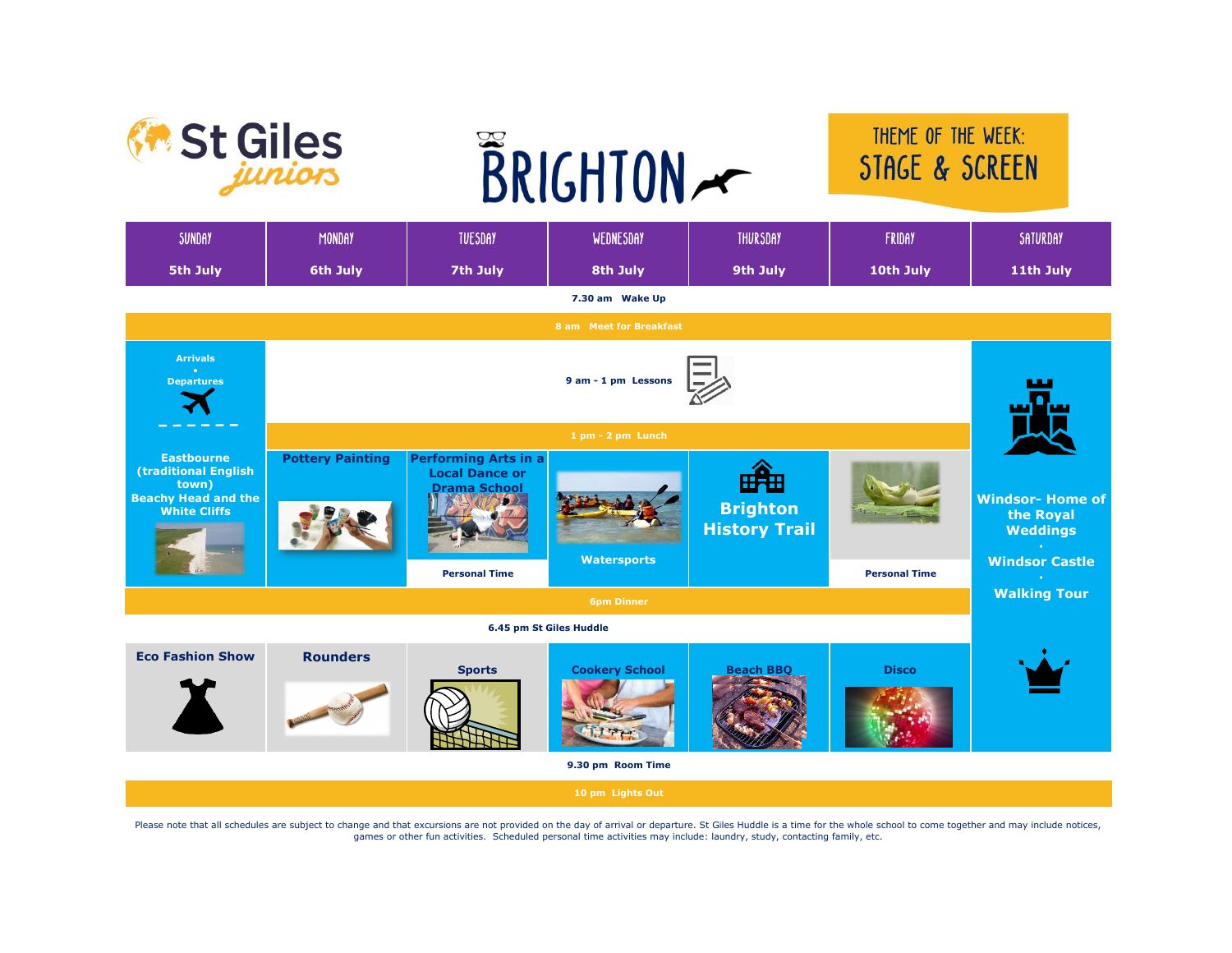

## THEME OF THE WEEK: SCIENCE & TECHNOLOGY

| <b>SUNDAY</b>                                                                                 | MONDAY                                                           | <b>TUESDAY</b>                                                                                      | WEDNESDAY                                | <b>THURSDAY</b>                                     | <b>FRIDAY</b>                                 | SATURDAY                                                           |  |
|-----------------------------------------------------------------------------------------------|------------------------------------------------------------------|-----------------------------------------------------------------------------------------------------|------------------------------------------|-----------------------------------------------------|-----------------------------------------------|--------------------------------------------------------------------|--|
| 12th July                                                                                     | 13th July                                                        | 14th July                                                                                           | 15th July                                | 16th July                                           | 17th July                                     | 18th July                                                          |  |
|                                                                                               |                                                                  |                                                                                                     | 7.30 am Wake Up                          |                                                     |                                               |                                                                    |  |
|                                                                                               |                                                                  |                                                                                                     | 8 am Meet for Breakfast                  |                                                     |                                               |                                                                    |  |
| <b>Arrivals</b><br><b>Departures</b>                                                          |                                                                  |                                                                                                     |                                          |                                                     |                                               |                                                                    |  |
|                                                                                               |                                                                  |                                                                                                     | 1 pm - 2 pm Lunch                        |                                                     |                                               | LONDON                                                             |  |
| <b>Saltdean Lido</b><br><b>Undercliff Walk</b><br><b>Trampolining in</b><br><b>Peacehaven</b> | <b>British Airways i360</b><br><b>binin</b><br><b>BUCH LINES</b> | <b>Performing Arts in a</b><br><b>Local Dance or</b><br><b>Drama School</b><br><b>Personal Time</b> | <b>AIR BARTALL</b><br><b>Watersports</b> | <b>Graffiti Walking</b><br><b>Tour- North Laine</b> | <b>Chill Out Time</b><br><b>Personal Time</b> | <b>Science Museum</b><br><b>Hyde Park</b><br><b>Princess Diana</b> |  |
| <b>6pm Dinner</b>                                                                             |                                                                  |                                                                                                     |                                          |                                                     |                                               |                                                                    |  |
|                                                                                               |                                                                  |                                                                                                     | 6.45 pm St Giles Huddle                  |                                                     |                                               | <b>Walking Tour</b>                                                |  |
| $\approx$<br><b>Zombie</b><br><b>Night</b>                                                    | <b>Cookery Workshop</b><br>and Cupcake<br><b>Decorating</b>      | <b>Sports</b>                                                                                       | <b>Cookery School</b>                    | <b>Beach BBQ</b>                                    | <b>Disco</b>                                  |                                                                    |  |
|                                                                                               |                                                                  |                                                                                                     | 9.30 pm Room Time                        |                                                     |                                               |                                                                    |  |
|                                                                                               |                                                                  |                                                                                                     | 10 pm Lights Out                         |                                                     |                                               |                                                                    |  |

Please note that all schedules are subject to change and that excursions are not provided on the day of arrival or departure. Optional sports activities may include: tennis, basketball, baseball, football, volleyball, etc. Optional arts and crafts activities may include: dance, drama, yoga, sketching, jewellery making, t-shirt art, etc. St Giles Huddle is a time for the whole school to come together and may include notices, games or other fun activities. Scheduled personal time activities may include: laundry, study, contacting family, etc.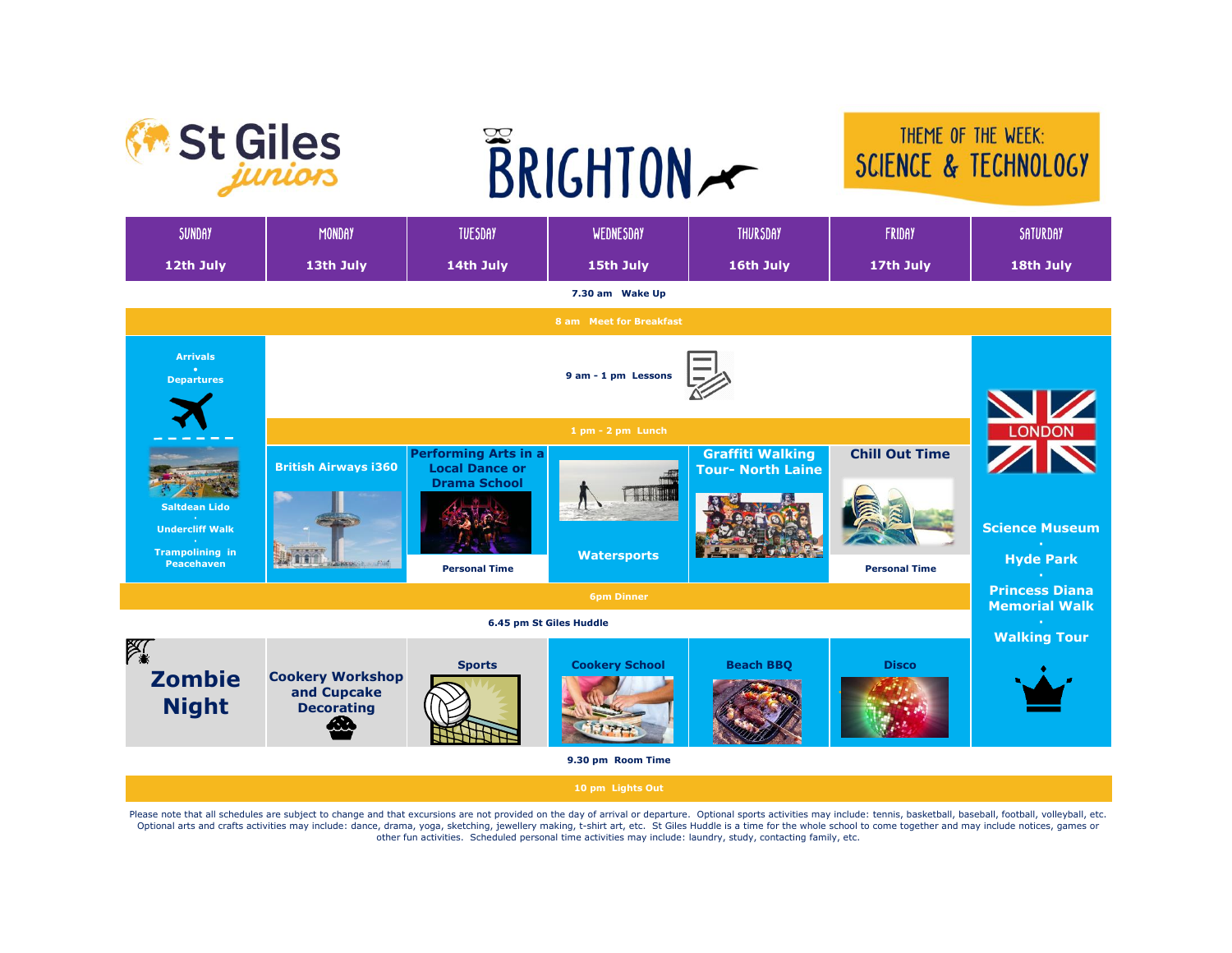



## THEME OF THE WEEK: INTERNATIONAL